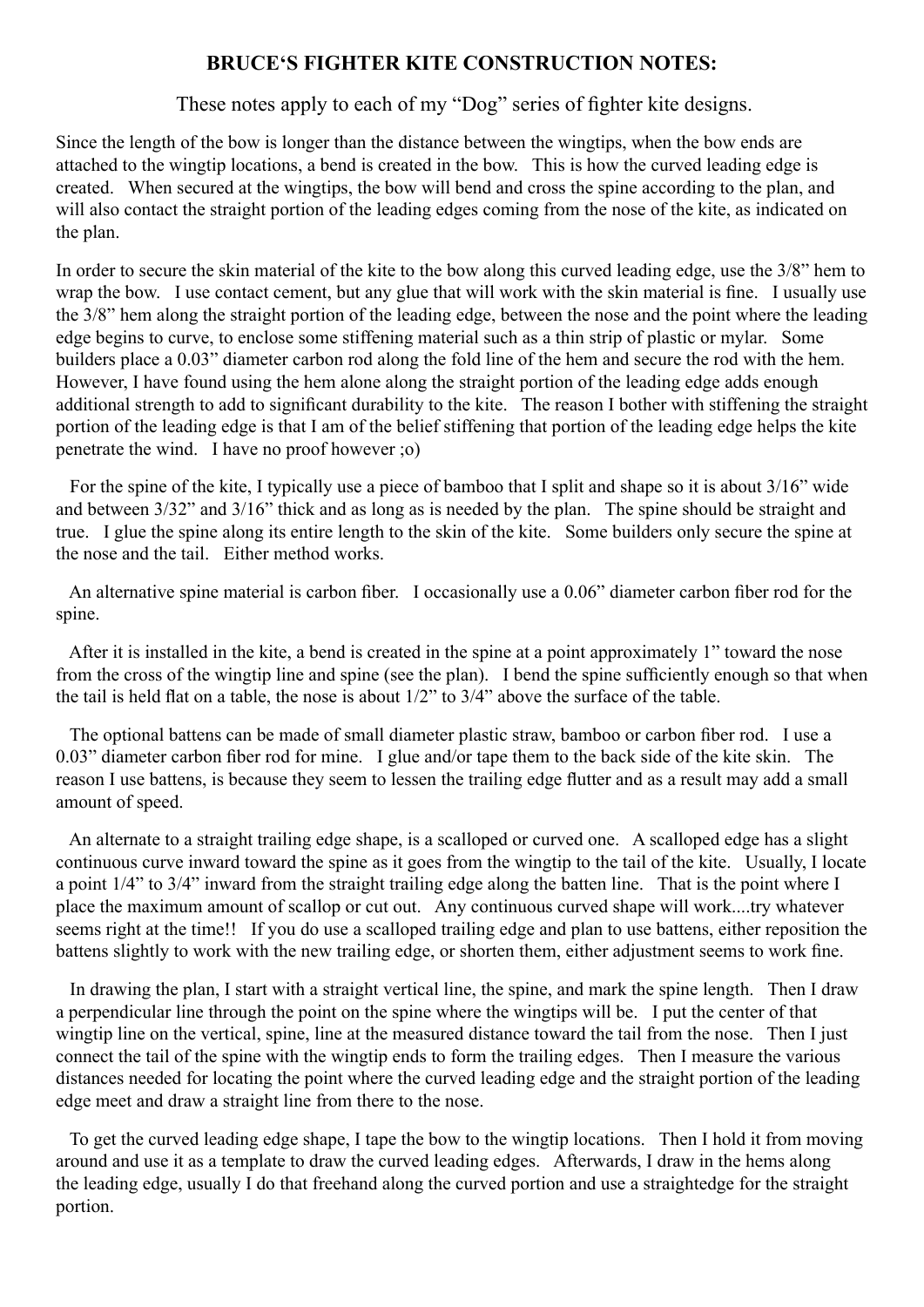I usually draw my kite plan on some sort of pattern material, I usually use formica. It is very durable and can stand the heat of a hot knife. After I draw the pattern on the formica, I cut it out with a pair of large (12" I think) tin snips, it cuts quite easily, you could use a router, saw or utility knife. Other pattern materials I have used, and each works fine, are heavy paper, posterboard & masonite. Actually, any material that will hold an edge and is easy to work with will do the job.

 The bridle that I use most often is a 3 point bridle. It uses 3 separate pieces of bridle line. The first is 12" long. One end is tied to the left side of the bow at a point 1" from the center of the spine, the other end is tied to the other side of the bow 1" from the centerline of the spine. Superglue will hold the bridle knots in place on the bow after you tie it. Or you can glue small pieces of shrink wrap or other small tubing on the bow and use them as stops for the bridle lines. When installed, this piece of bridle line lays in a loop on the front side of the kite.

 For the next piece of bridle line, I start with a piece about 24" long. I then fold about 3" of one end over and tie an overhand knot to form a loop in one end so that the finished loop is about 2" to 3" long. With that loop, I tie this piece of line to the center of the bridle line that was just tied to the bow ( the loop ). I use a larkshead knot to do it. Then I tie the other end of this second piece of bridle line to the spine at the lower bridle connection point as marked on the plan. However, before I tie it, insert it through the holes I made in the skin at the lower bridle point and I wrap it around the spine and hold it loosely with one hand. Then with the other hand, I pull the loop of that line toward a wingtip and stop when it is about 1" inboard of the wingtip. Then I tie it and cut off the excess. I don't want the bridle to extend beyond the wingtip because it can easily get caught around the wingtip during flight.

 The 3rd piece of bridle line is about 6" long. I fold it in half and tie an overhand knot so I end up with a loop that is about 2.5" long. I larkshead that loop to the second bridle piece and it becomes the tow point, the point where you attach your flying line. The larkshead knot is used to connect the bridle parts together because it is an adjustable knot. And in tuning the kite, you will need to adjust both parts of the bridle to get the kite to fly the way you want it to.

 I hope flying this or any other fighter kite brings you as many ear-to-ear grins as it brings me! And, if you have any questions about these kites, please email me at

mailto:kitefighter@yvn.com

Bruce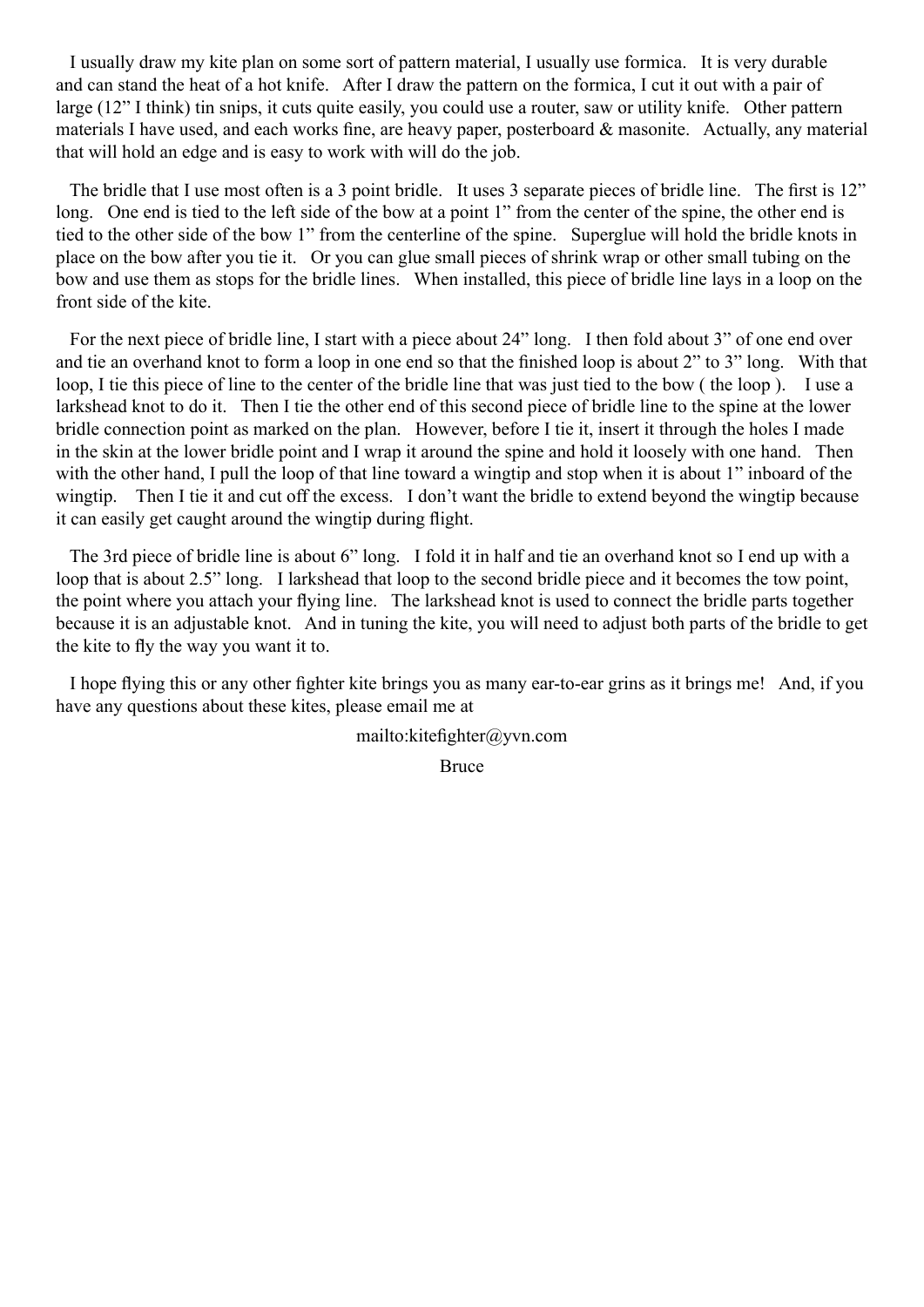## "BIG SLOW DOG"

A fighter kite designed by Bruce Lambert in August 2000. kitefighter@yahoo.com

This kite flys well in 1 mph to 5 mph winds, I usually make the skin of either Orcon or 0.7mil plastic film gift wrap.<br>The spine is split bamboo approx.  $3/16$ " W  $\times$   $3/32$ "D  $\times$  18-5/8"L



# "SLOW DOG 25"

A figher kite designed by Bruce Lambert in March 1998 kitefighter@yahoo.com This kite flys well in 3mph - 9mph winds. I usuually make the skin of either Orcon or 0.7 mil plastic flim gift wrap. Bow length = 25" of 0.06" diameter carbon fiber rod